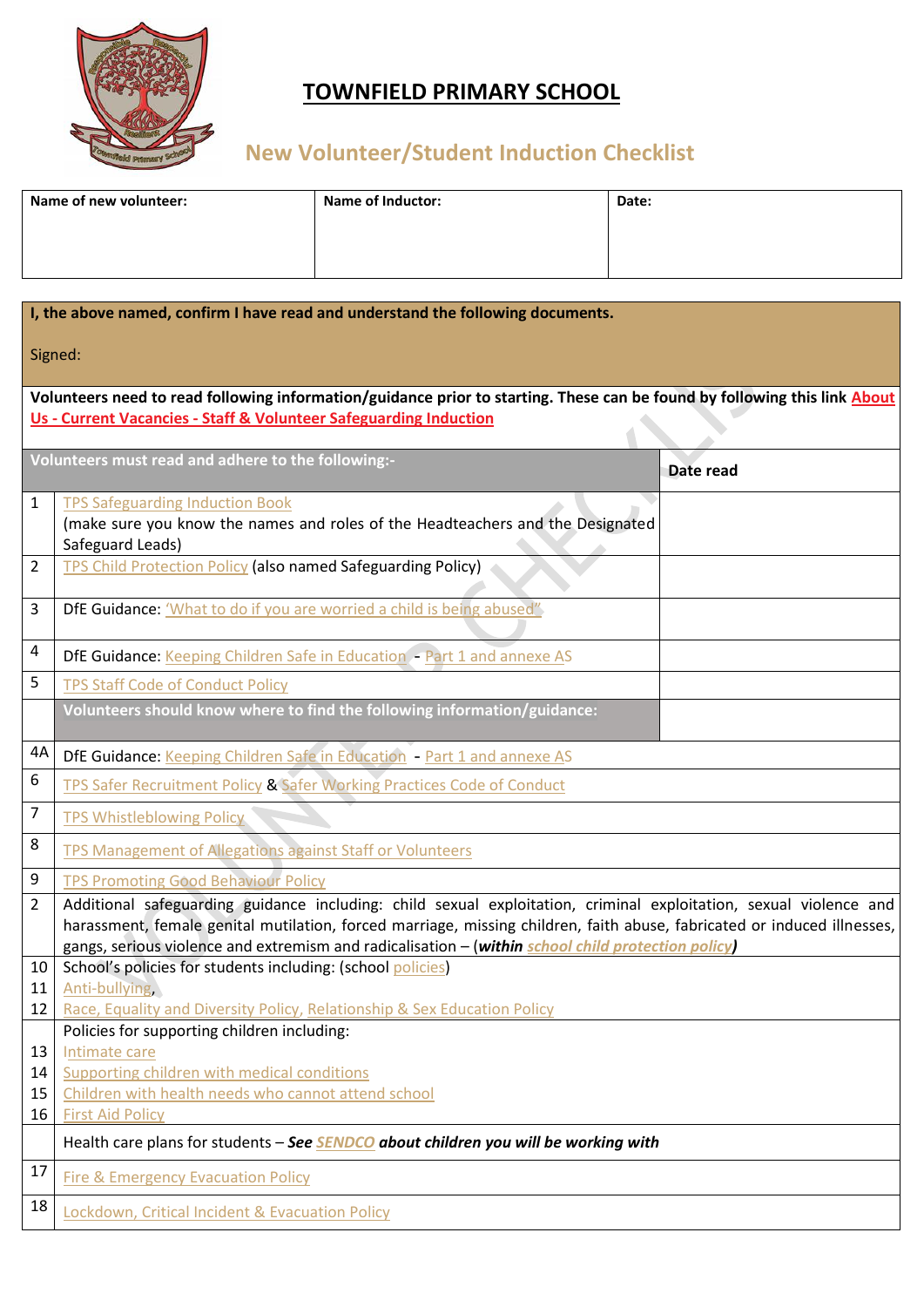

### **TOWNFIELD PRIMARY SCHOOL**

### **New Volunteer Induction Checklist**

| To be discussed during induction meeting on first day: |                                                                                                                                                                                                                                                                                                                                                                                 |                                   |
|--------------------------------------------------------|---------------------------------------------------------------------------------------------------------------------------------------------------------------------------------------------------------------------------------------------------------------------------------------------------------------------------------------------------------------------------------|-----------------------------------|
| <b>Induction item</b>                                  | <b>Description</b>                                                                                                                                                                                                                                                                                                                                                              | To be<br>completed<br>by inductor |
| Security signing in<br>& out                           | Discuss security measures and signing in/out procedures and register for all<br>pupils, staff and visitors DBS to be completed                                                                                                                                                                                                                                                  |                                   |
| <b>Absence</b>                                         | Please ensure you contact the school office on 0151 652 8498.                                                                                                                                                                                                                                                                                                                   |                                   |
| <b>Staff handbook</b>                                  | Copy of Staff Handbook issued, discuss where specific information can be                                                                                                                                                                                                                                                                                                        |                                   |
|                                                        | obtained.                                                                                                                                                                                                                                                                                                                                                                       |                                   |
| <b>Safeguarding</b>                                    | Check on SG documents received<br>Review procedures and names of Deputy Safeguarding leads.<br>Train CPOMS or use of yellow forms.<br>Safeguarding training within first week                                                                                                                                                                                                   |                                   |
| <b>Code of Conduct</b>                                 | Staff encourage positive behaviour by modelling our school traits: respect,<br>responsibility and resilience. Poor behaviour is managed through de-escalation<br>strategies. Handling a child is only permitted in the case of an emergency e.g. if a<br>child is in danger of harming themselves or others.                                                                    |                                   |
| Phones, smoking<br>and cameras                         | No smoking on school premises or within vicinity of school, mobile phones can<br>only be used in the staff room and no photographs are to be taken at any time of<br>children with personal devices                                                                                                                                                                             |                                   |
| <b>Emergency</b><br>evacuation<br>procedures           | Informed new volunteer of emergency procedures, responsibilities and where<br>designated assembly points are.                                                                                                                                                                                                                                                                   |                                   |
| <b>FIRST AID and</b><br><b>Accident reporting</b>      | Informed new volunteer of first aid provisions, responsibilities, who first aiders<br>are and where they can be found.                                                                                                                                                                                                                                                          |                                   |
| H & S and risk<br>assessments                          | School Health and Safety policy to be directed and brief overview about risk<br>assessments, hot drinks, equipment etc. machinery and equipment only to be<br>used if in good condition, no heavy lifting and duty to keep themselves safe. Also<br>explain fault reporting.<br>No standing on chairs or overreaching, please use Elephants foot or ask SMO for<br>stepladders. |                                   |
| <b>Welfare</b>                                         | Location of staff room, toilets, washing facilities etc.                                                                                                                                                                                                                                                                                                                        |                                   |
| Incident reporting                                     | Procedures for reporting accidents and incidents (including violent incidents)<br>have been explained. Brief introduction to CPOMs and reporting incidents.                                                                                                                                                                                                                     |                                   |
| <b>Other procedures</b>                                | Discuss any other procedures pertinent to the new volunteer's position and<br>advise them that TPS places a duty on volunteers to take care of themselves and<br>others who may be affected by their acts or omissions and to co-operate with<br>employers to meet statutory requirements.                                                                                      |                                   |
| <b>Personal medical</b><br>requirements                | Any details of pre-existing medical conditions that may impose working<br>limitations, which may need to be considered in order to ensure a safe working<br>environment have been disclosed. Any pre-existing medical conditions need to be<br>identified and a member of the SLT to be made aware for medical supervision in<br>case needed                                    |                                   |